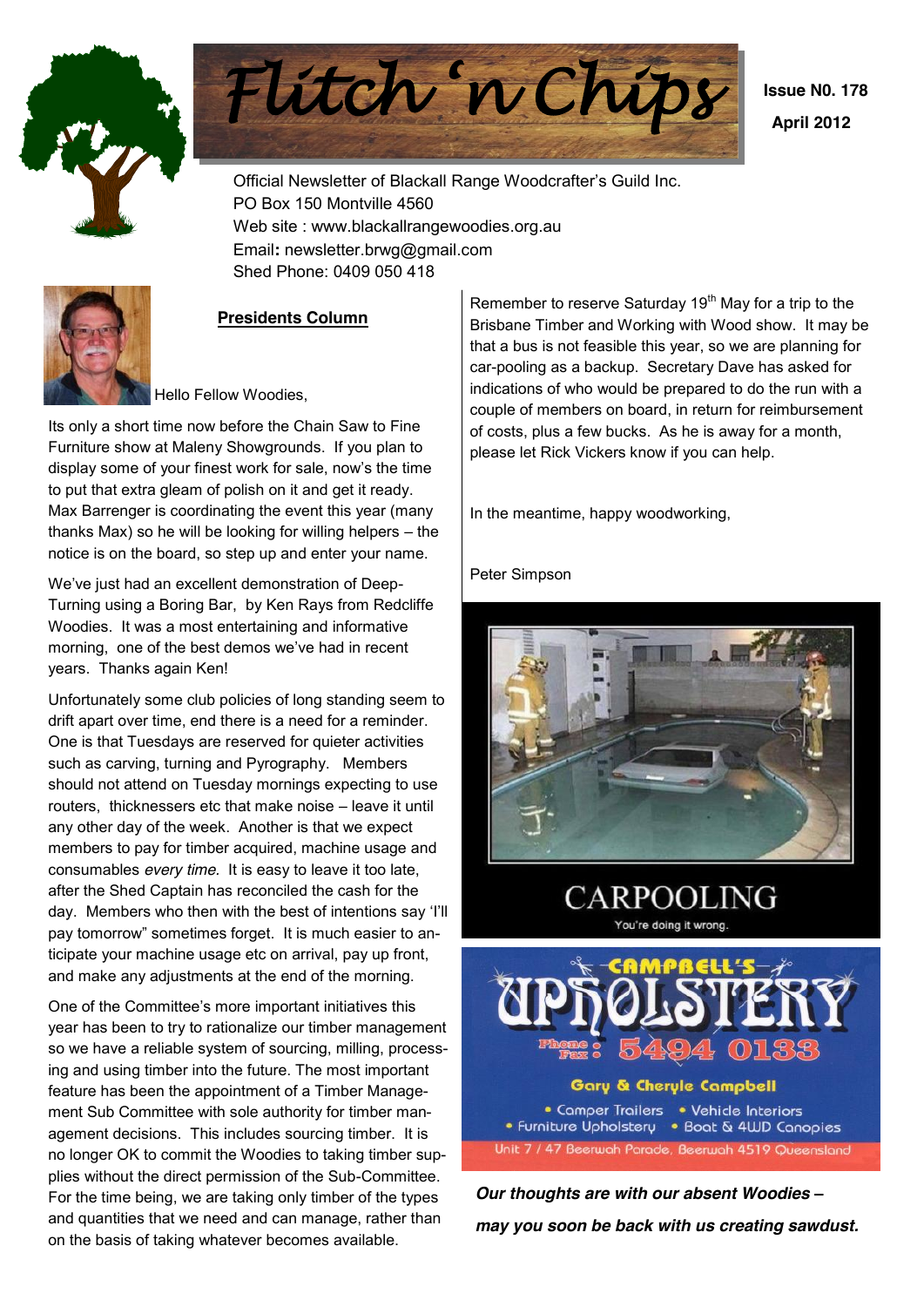

## *Its So Easy......*

By Ken Rays

Take a piece of green wood and shape the outside.

Bore a big hole down the middle to the required depth.

Then attack with this monster!









The Secret Weapon.......the cutting tool and a light combined.

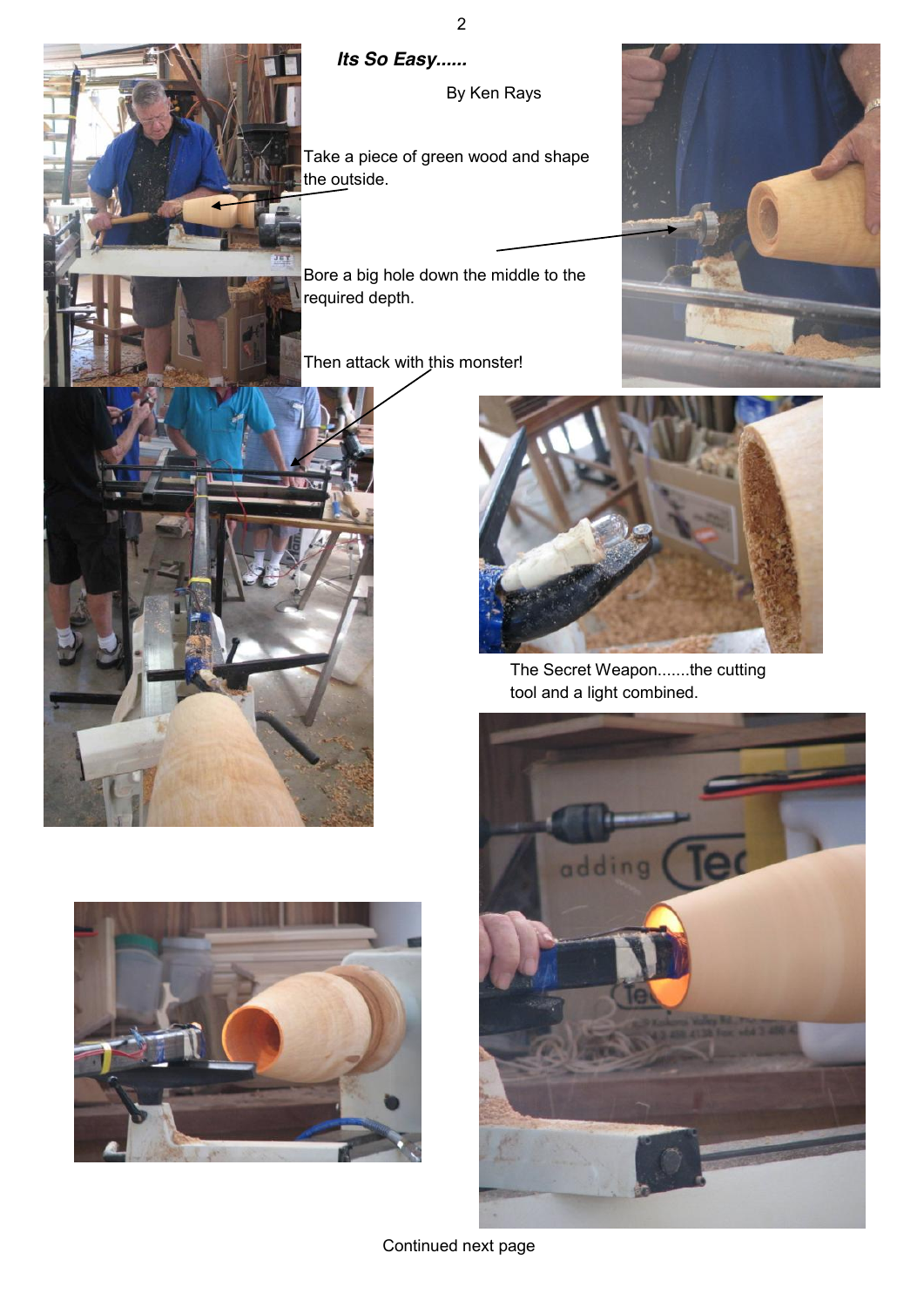

The light shows up any variations of thickness in the wall of the bowl. The finished work.





Some of Ken's work........

3

Deep turning, wall piercing and Pyrography combined with lots of patience and skill.

2.5mm wall thickness consistently top to bottom produces the lightest wood product you can imagine.



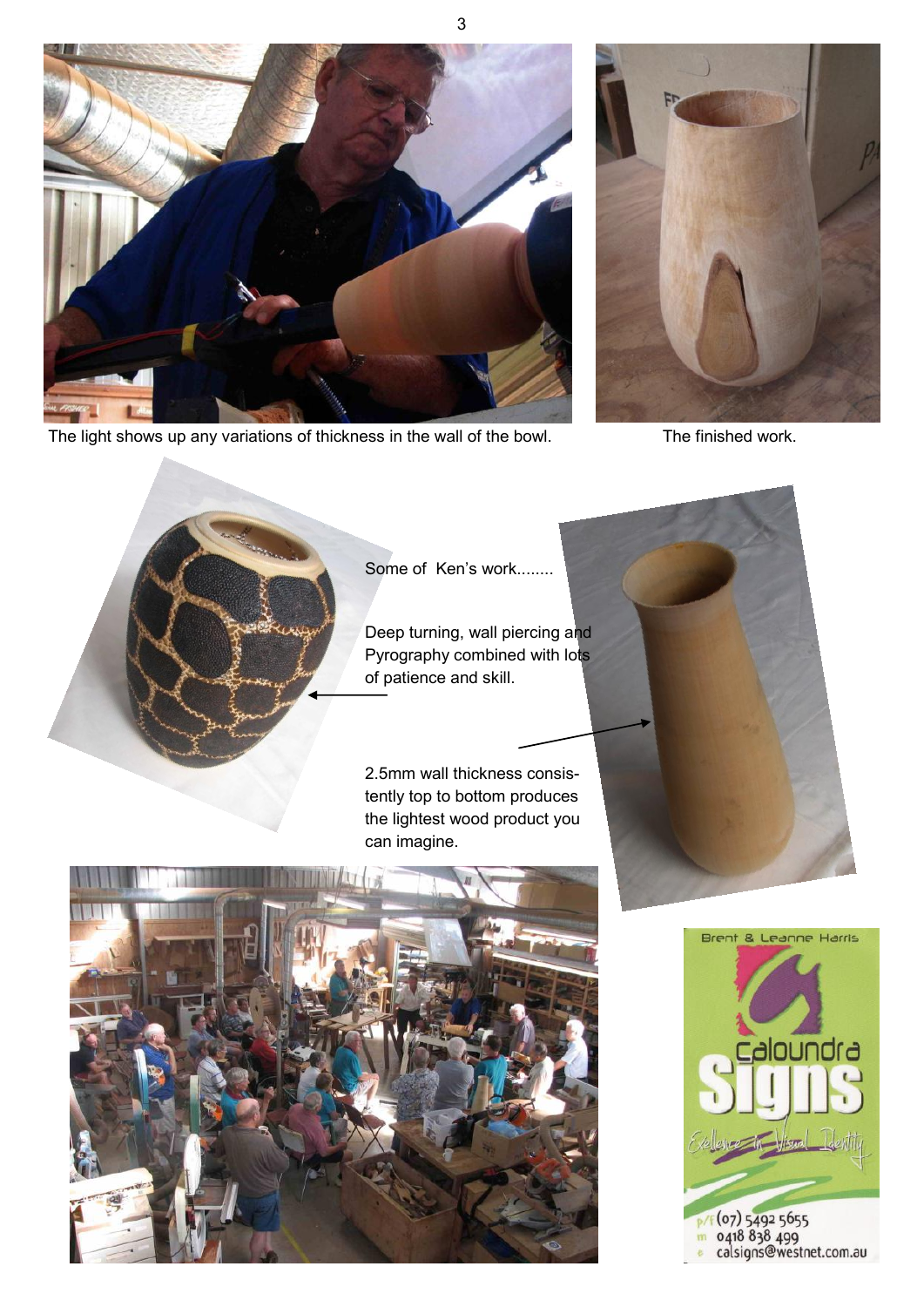# **Maintenance Report from Brian Harris April 2012**

All seems to have gone well over the last two weeks, perhaps I should go away more often !!

I have removed the Makita router from the Wood Wiz as one of the bearings has run dry, I'm trying to source bearings and brushes as I write.

The 'live centre' for the lathe that they tried to use for the demonstration on Saturday, was seized solid with wood dust, so replacing the bearing in that.

Will be moving the small thicknesser, grinders and drill press to new positions in shed shortly to allow room for the other new lathe to take their place against the wall.

Other than that, little to report. See you next time.

Regards, Brian

*Its coming back!!! a*What Can You Do with a 4 x 2" returns *after the July Expo.....start planning!*



## **This Month's Safety Report.**

+-+-+-+-+-+-+-+-+

We continue to see members ignoring the risk of hearing damage by not wearing ear muffs or other hearing protection when using machines and power tools. One member, reminded of his lack of protection said, "I just turn my hearing aid off, my hearing is shot anyway!" Surely he should carefully protect what is left of his hearing? Please be aware that machines with lower noise emissions, such as the thicknessers and the jointer now that we have fitted spiral cutters, can still cause hearing damage. Routers, trimmers, power saws and table saws are often used without regard to noise emission. Hearing loss is cumulative. Ear muffs and free ear plugs are provided for your protection, please use them.

Warne Wilson & Dave Banister, Safety Officers.

Identification needed.......

We have a wall full of patterns and jigs at the end of the Shed. Unfortunately we don't know what some of them are for.

If you can help with identifying them, please use a black marker pen and indicate their use in bold letters.





**SK FG &S** Flaxton Gardens

Restaurant, Bar, Events... Tranquil elegance in an area of natural beauty... **Franquire eter and an area or natural beauty...**<br>Whatever your plans, whether it be a relaxed alfresco lunch on the terrace,<br>delightful high tea on the veranda, a fine wine in the bar or enjoying quality<br>lood using local

**Views forever ... moments of a lifetime**<br>Flaxton Gardens is also an ideal venue for your next Sunshine Coast celebration<br>or Sunshine Coast wedding with scating for up to 160 guests in The Winery.<br>By day the views seem end wedding photograph

.<br>We look forward to welcoming you!<br>Alan and Georgina Thompson.

OPEN 7 DAYS: Sunday & Monday 9am-4pm, Tuesday to Saturday 9am-9pm<br>Telephone: 07 5445 7450 | info@flaxtongardens.com.au<br>313 Flaxton Drive, Flaxton, Sunshine Coast Hinterland.

www.flaxtongardens.com.au



CORAL STREET, MALENY 4552

Phone: 5494 3400

## • Pine • Ply • Hardwood • Mouldings •

10% Discount to BRWCG

4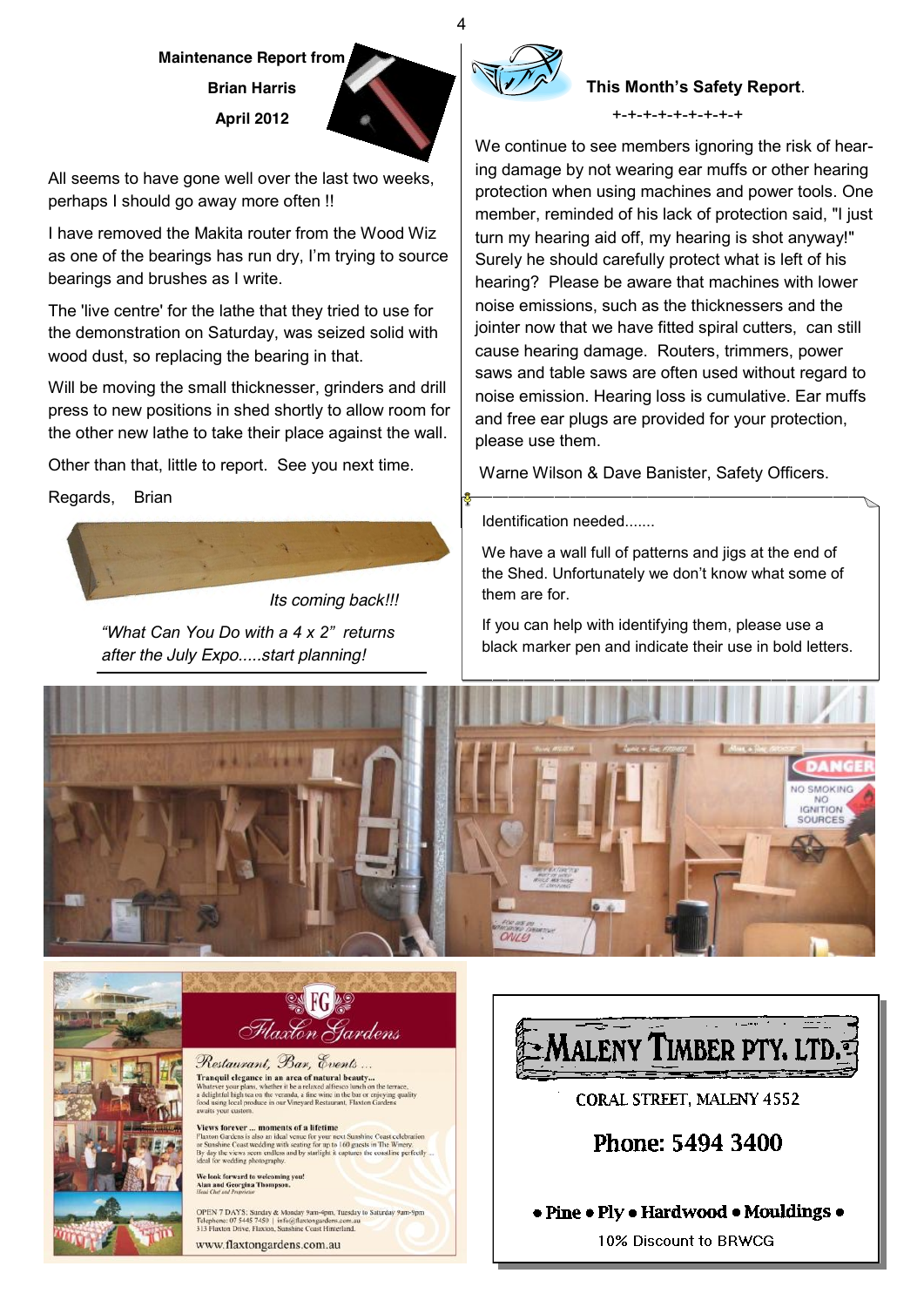#### **Around The Shed This Month**





Hugh McKenna has been busy again.

A few weeks ago, member John Muller approached new member Leif Nordbo about turning a bowl for presentation to the Governor of Queensland using a slab of Camphor Laurel. The result was spectacular.

*The Governor of Queensland Penelope Wensley (second from right) receives a wood dish turned from camphor laurel and a signature book Trees That Call Australia Home from Alan Jones, president, Brisbane Hoo-Hoo Club 218, Ron Gattone, world president of Hoo-Hoo International, Heather Gatton, Australian J1V president, and John Halkett, author of the book.*

What is Hoo-Hoo you ask.....

The International Concatenated Order of Hoo-Hoo is one of the world's oldest service organizations, having been organized in 1892. That it has survived all these years is due to the fact that its members are interested in the welfare and promotion of the lumber industry.

#### **Woodies Events in 2012:**

- ♦ Maleny Chainsaw to Fine Furniture  $5 + 6$  May Ò Cooroora Wood & Craft Show 11 + 12 May
- Ò Brisbane Working With Wood Show 19 May
- $\Diamond$ Our Expo at Montville Community Hall 7 + 8 July
- $\Diamond$ Santa Shop at St Mary Hall Montville 1+ 2 Dec
- $\Diamond$ Christmas Party at the Shed Sat 15 Dec

#### **BRWG Meeting Schedule 2012**

- Meetings start at 9:30am.
- Quarterly General meetings are held on the second Saturday of November, February, May and August.
- Management Committee meetings are held on the second Saturday of each month.

| 2012 | May 12    | General       |  |  |  |
|------|-----------|---------------|--|--|--|
|      | June 9    | Mgt           |  |  |  |
|      | July 14   | Mgt           |  |  |  |
|      | August 11 | AGM & General |  |  |  |

## **MAPLETON HARDWARE**

Your handy hardware store.

Come in and see us for all your hardware needs. Hand Tools, Sleepers, Power Tools, Drill Bits, Paint and Stains. Plus Plumbing and General Hardware

**Open 7 Days** 

Rob, Toni and Laurie

Cur Obi Obi Rd & Emu Walk **MAPLETON Phone 5445 7773** 

# PRAYER 5 THE RECY **TRESPASSING IS FASTER**



VODTA

Phone: (07) 5443 9211 Phone: (07) 5443 9527 Mobile: 0413 945 798 (07) 5443 5714 Fax: 4/20 Kayleigh Drive Maroochydore Qld 4558